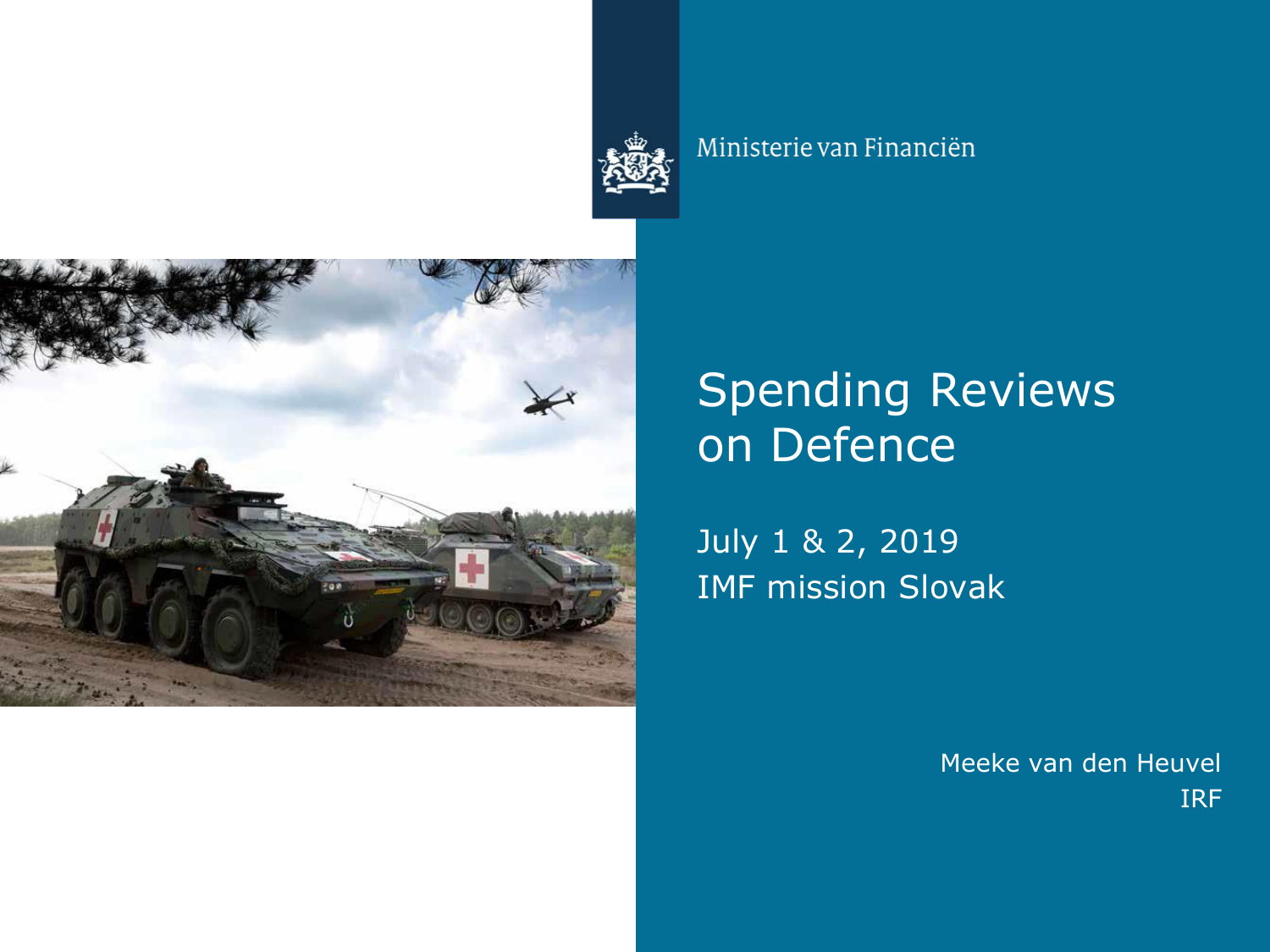

#### Ministerie van Financiën

- IBO Weaponsystems (2015)
- IBO militairy readiness (2017)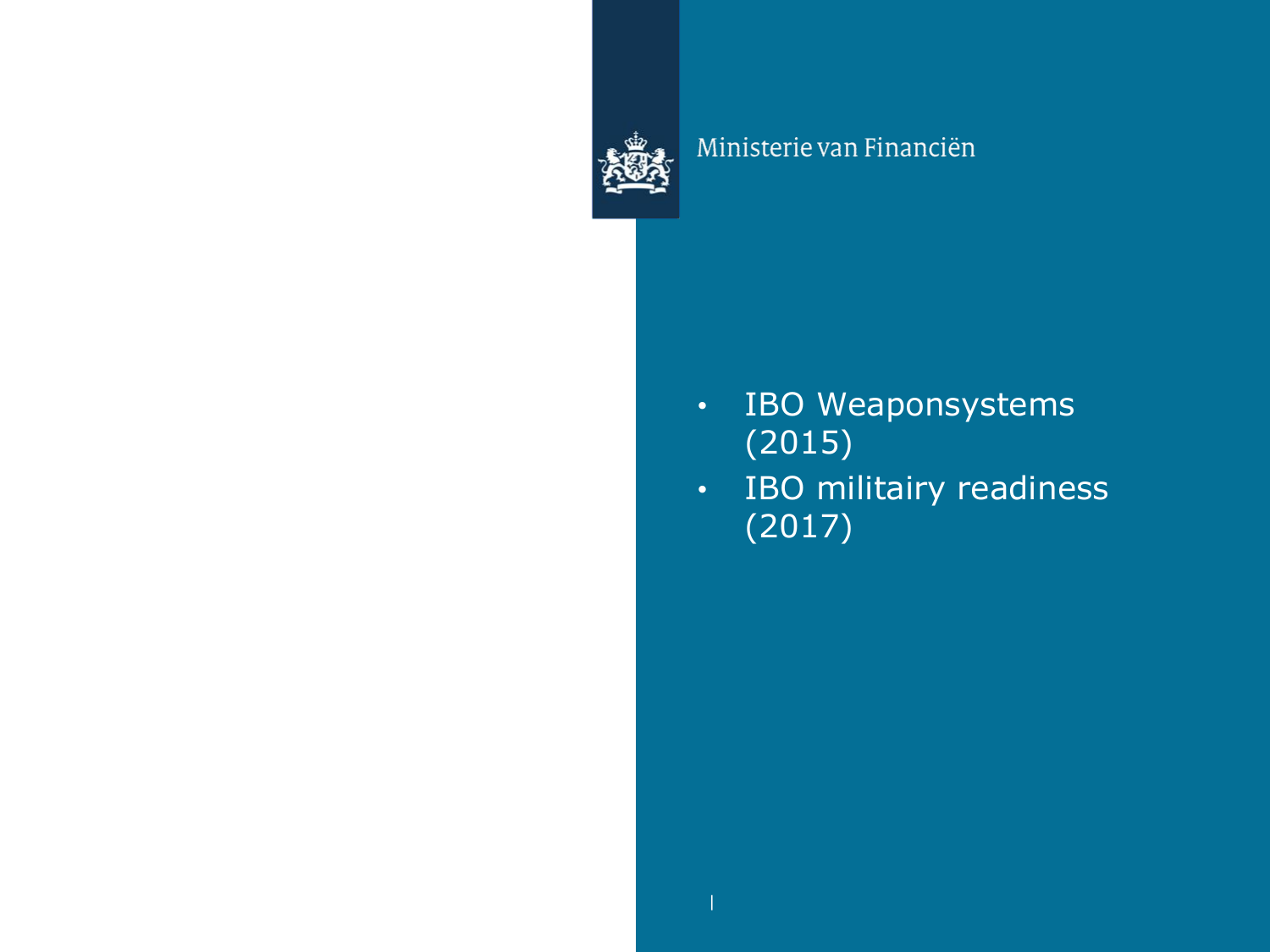## **Context**



- After Cold War: armed forces lost scale
- Budget halved as % GDP vs. NATO norm
- National debate: armed forces now too small?
- After Cold War: threats more diverse
- Recently perception of security threat changed again
- Rapid technological change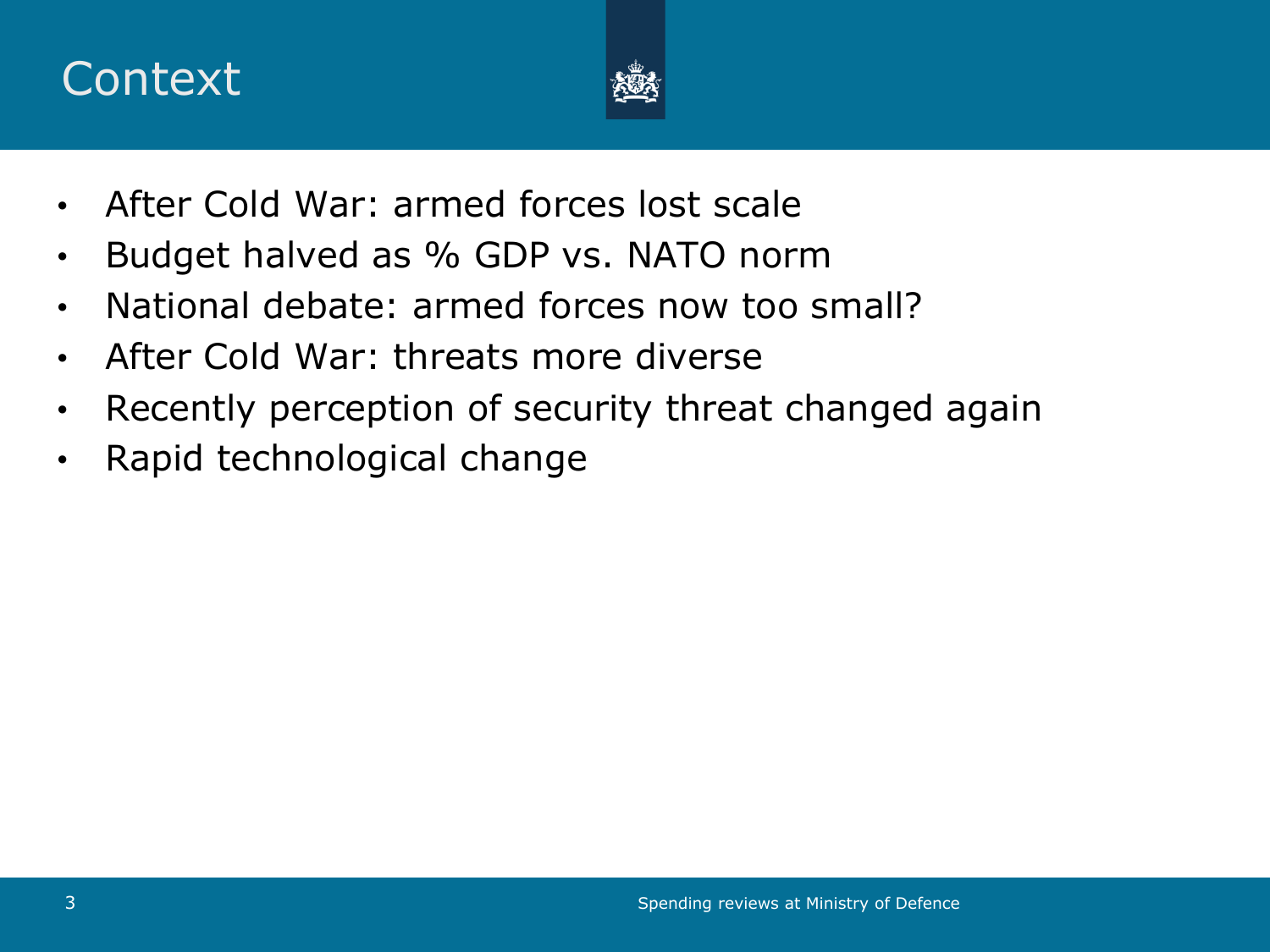

Challenge for Dutch MoD

- To cope with more diverse threats and rapidly changing weapon technology with half the budgets
- Still plethora of weapon systems in Europe
	- Cost of non-Europe in Defence: 10-40% (\$ 30-120 billion)
	- Example: tanker fleet US versus Europe
		- Europe: 42 tankers and 10 types
		- US: 550 tankers and 3 types
- Logical response: recreate economies of scale and learning effects Through cooperation and integrated contracts Two roads
	- Joint procurement of new weapon systems
	- Bottom up cooperation with existing weapon systems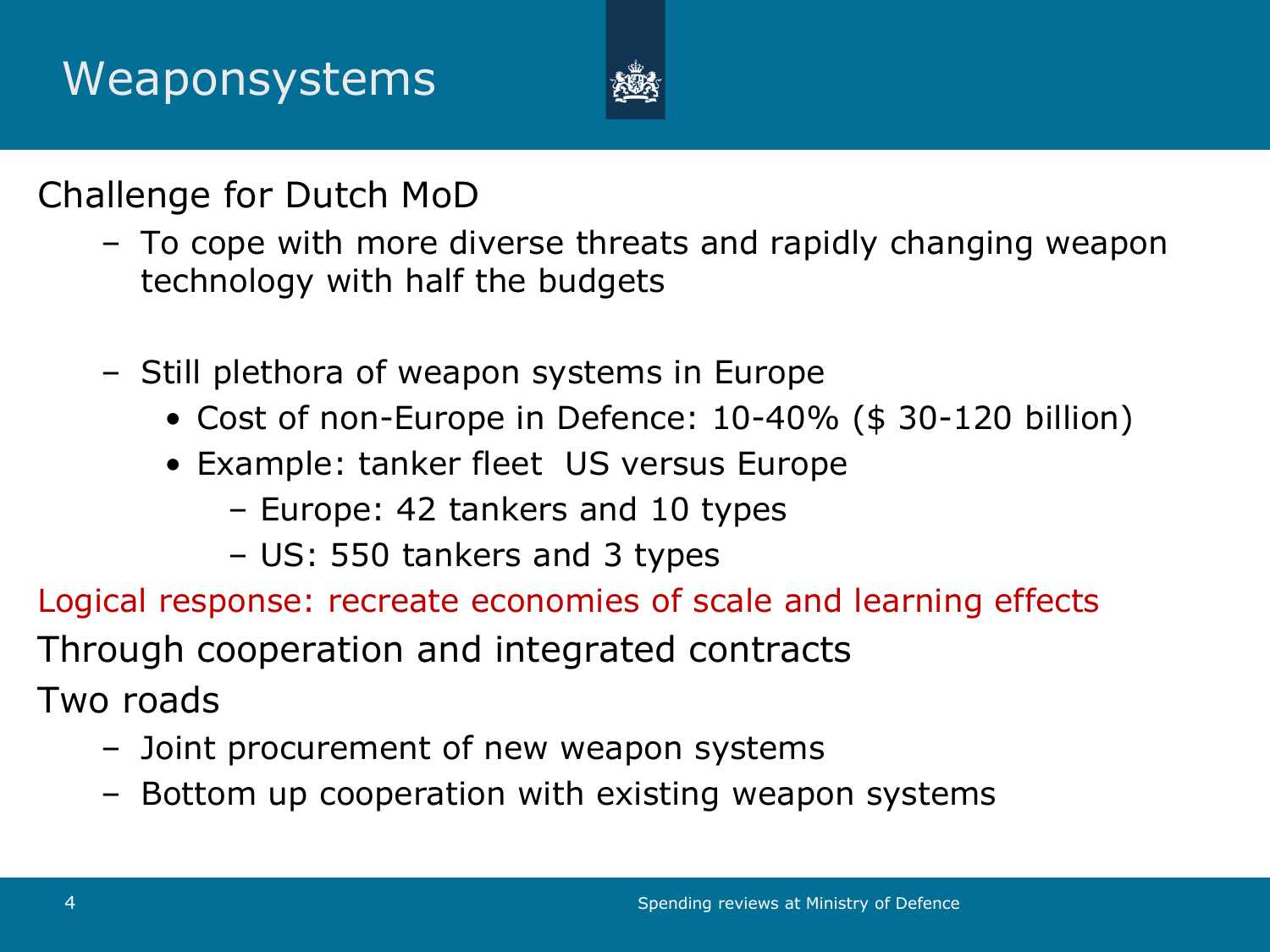

## Analysis cost drivers weapon systems

Helicopters: 6% investment in maintenance budget could improve readiness with 15-44%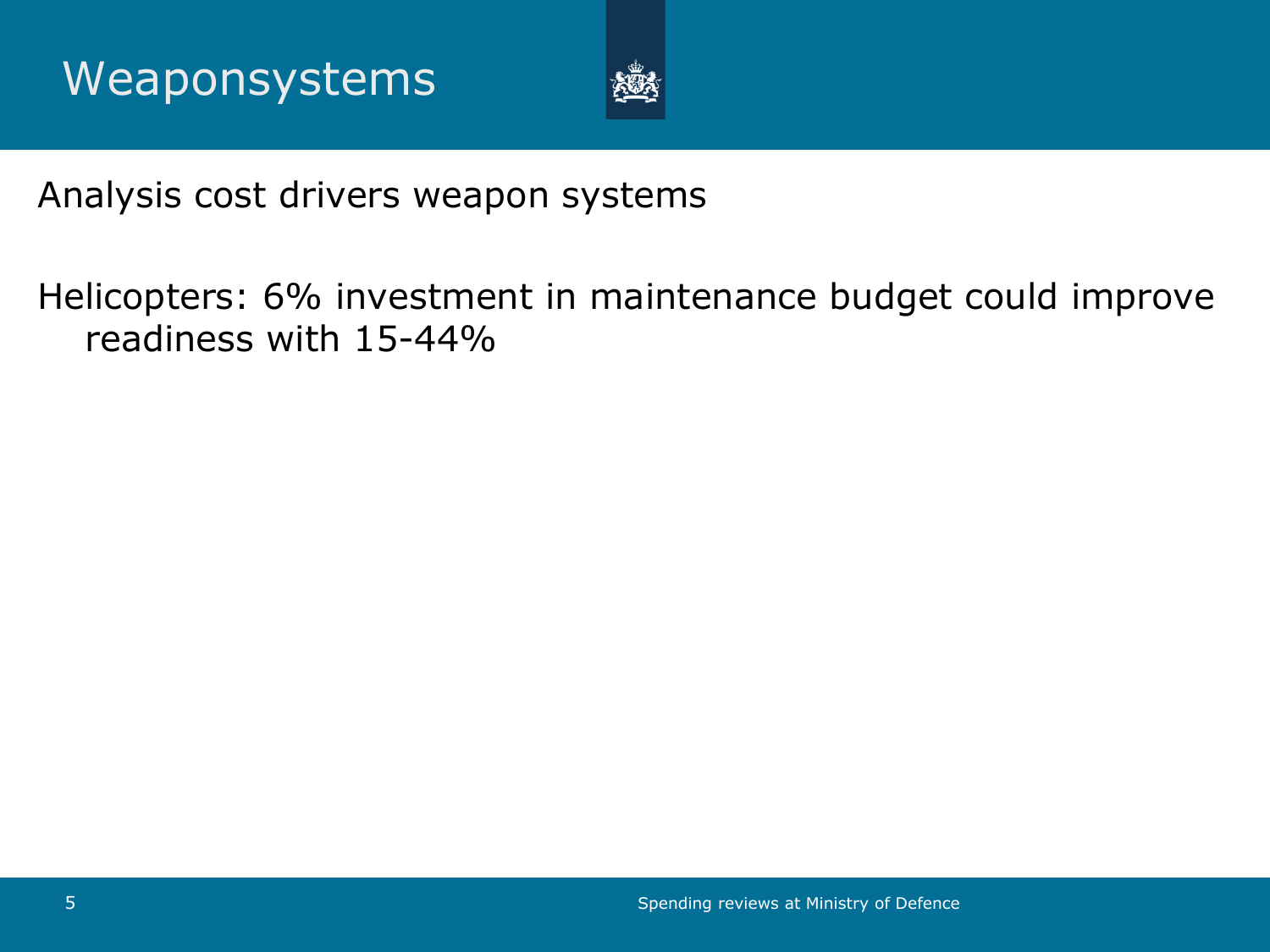# Weaponsystems



# Key findings:

- Factors facilitating and complicating effective cooperation
- Current policy on cooperation based on past experience is right, but no proven benefits
- Potential value for money in investment program

What to do to catch potential?

- Cost benefit framework integrated in Defence aquisition process
- Identify next logical steps
- Identify short term benefits
	- analyse existing weapon systems on low cost possibilities to improve readiness and rank them
	- Take this ranking into account when allocating new budgets
- More checks and balances (challengers)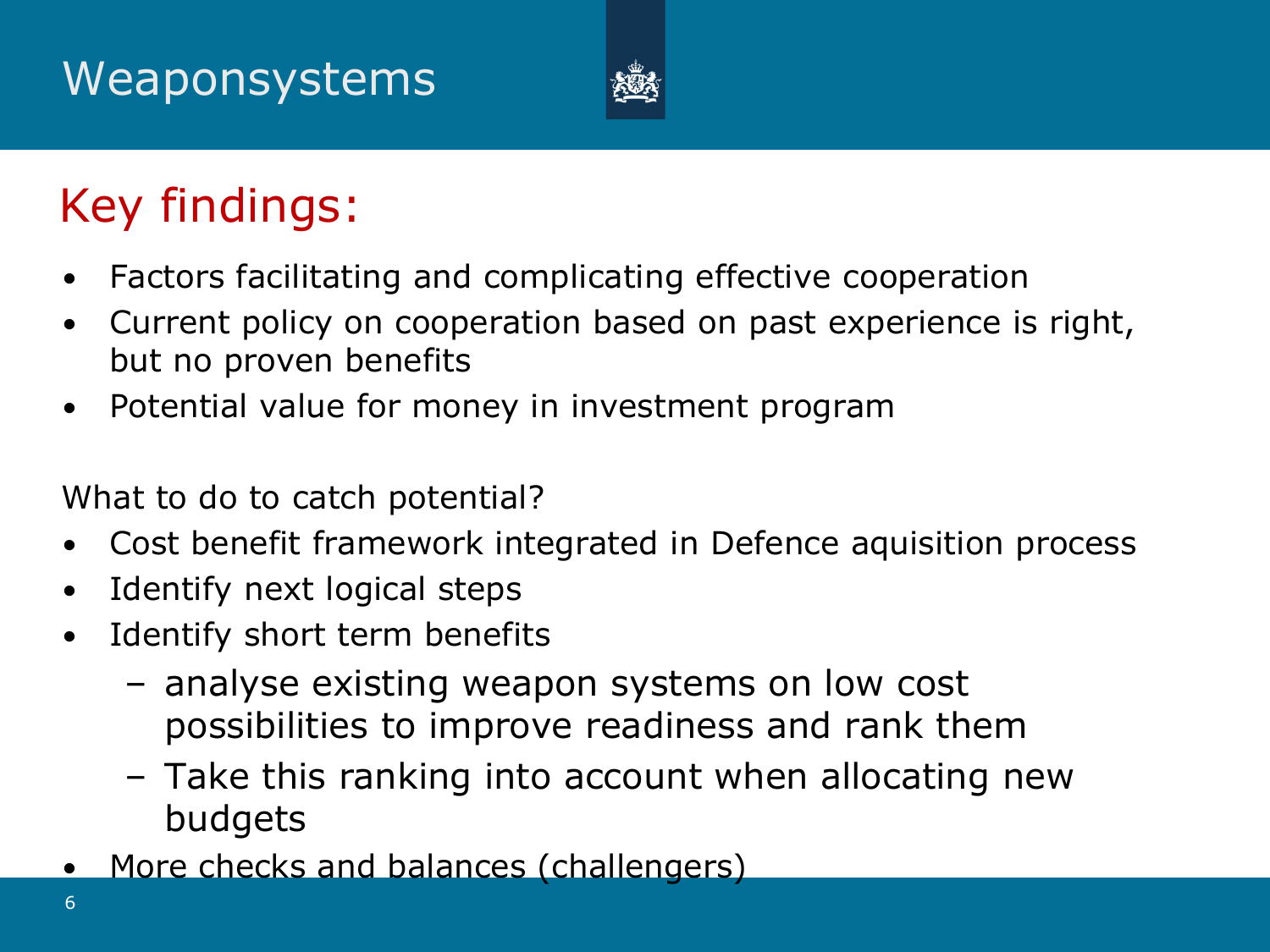

#### **2016: why this spending review? Why now?**





#### Public opinion on military spending

*Can do* mentality

Coalition agreement 2017: 1.5 Bn Defence budget increase 'Cost-to-readiness'?

|                    | Do you think<br>that spending<br>on national defence<br>should be increased? | Do you think<br>it should be<br>maintained<br>at the present level? | Do you think<br>it should be<br>decreased? |
|--------------------|------------------------------------------------------------------------------|---------------------------------------------------------------------|--------------------------------------------|
| Poland             | 52                                                                           | 37                                                                  | 3 <sup>1</sup>                             |
| the Netherlands    | 49                                                                           | 38                                                                  | 9                                          |
| Sweden             | 47                                                                           | 45                                                                  | 7 <sup>1</sup>                             |
| the United Kingdom | 43                                                                           | 41                                                                  | 14                                         |
| Germany            | 34                                                                           | 47                                                                  | 17                                         |
| France             | 32                                                                           | 52                                                                  | 14                                         |
| Hungary            | 30 <sup>°</sup>                                                              | 52                                                                  | 12                                         |
| Greece             | 27                                                                           | 47                                                                  | 23                                         |
| Italy              | 26                                                                           | 45                                                                  | 23                                         |
| <b>Spain</b>       | 14                                                                           | 52                                                                  | 33                                         |

The research was performed in the form of phone and face-to-face interviews on representative national samples of respondents under the direction of TNS BMRP and Princeton Research Associates International.

Source: Spring 2016 Global Attitudes Survey, Pew Research Center.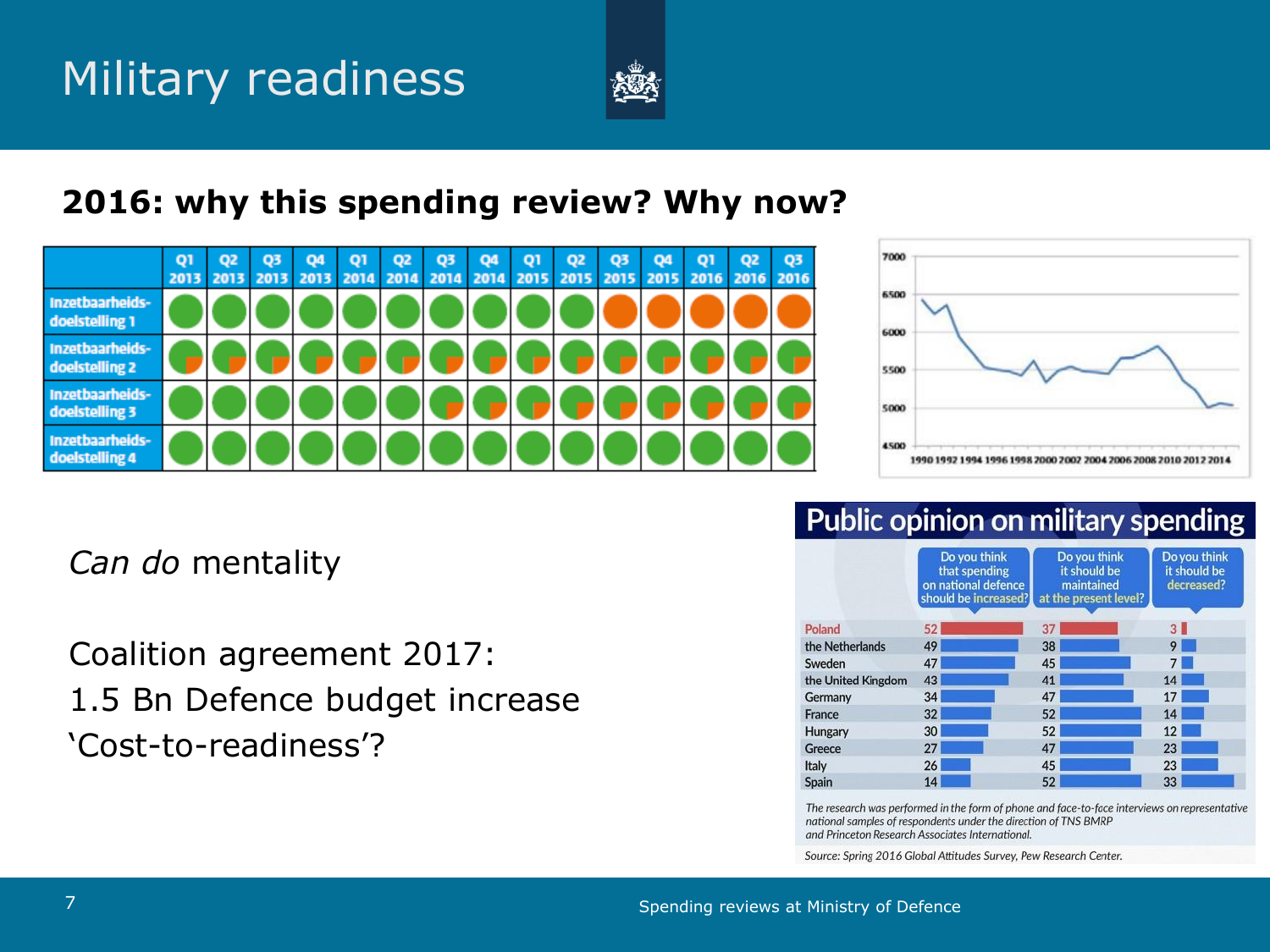# Military readiness



## **4 Case studies**



Operational readiness =  $PR + MR + Proficiency (+ Commander's assessment)$ 

Process disruptions:

- Too few enablers (pooling)
- Spares management
- Mission creep/indirect effects (e.g. Patriot mission Turkey)
- Readiness process: specific modules teams vs standard teams